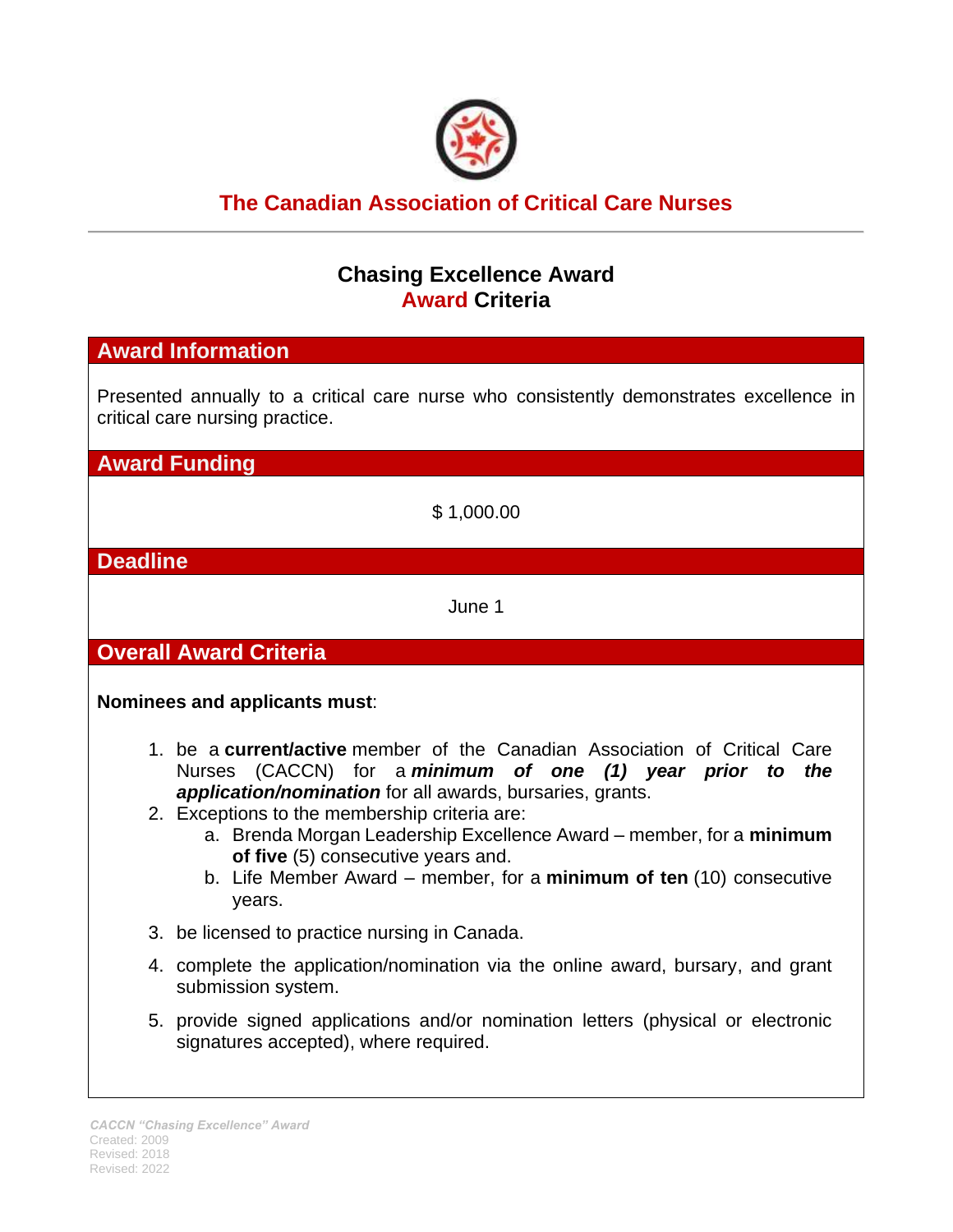6. provide contact information for applicants, nominees and those providing character references, chapter and/or national involvement, to verify authenticity, where required.

# **Award Specific Criteria**

The nominee:

- 1. holds a primary role in direct patient care in critical care (i.e., bedside, or front-line nursing).
- 2. has a minimum of three (3) years of critical care nursing experience.
- 3. has exhibited qualities of expert practice (**\*** see below).
- 4. practice consistent with the *CACCN Standards of Critical Care Nursing Practice* (5<sup>th</sup> Ed);
- *5.* holds Canadian Nurses Association certification CNCC(C) or CNCCP (C) in critical care *(preferred).*
- 6. has the support of an active member of the CACCN. and
- 7. has the support of a supervisor, unit manager, team leader, educator, or physician partner.
- *\* Expert practice* is exemplified by most or all the following criteria*:*
- 1. **Standard 1** The critical care nurse uses advanced skills and specialized knowledge to continuously assess, monitor, and manage patients for the promotion of optimal physiological balance.
	- a. Effective clinical decision making supported by thorough assessments.
	- b. Able to anticipate risks and changes in patient condition and intervene in a timely manner.
	- c. Sequences and manages rapid multiple therapies in response to a crisis.
- 2. **Standard 2** The critical care nurse promotes and facilitates optimal comfort and wellbeing in a highly technological environment that is often unfamiliar to patients and families.
- 3. **Standard 3** The critical care nurse fosters mutually beneficial partnerships with patients and families, a defined by the patient, based on trust, dignity, respect, communication, and collaboration.
- 4. **Standard 4** Critical care nurses provide care that adheres to evidence-informed guidelines and established safety standards and protocols when providing care in a highrisk environment.
	- a. Provides high quality patient care based on experience and evidence.
	- b. Has developed a clinical knowledge base and readily integrates change and new learning to practice.
- 5. **Standard 5** When the goal of care changes from life-sustaining therapies to end-of-life, the critical care nurse supports patients and families through this transition.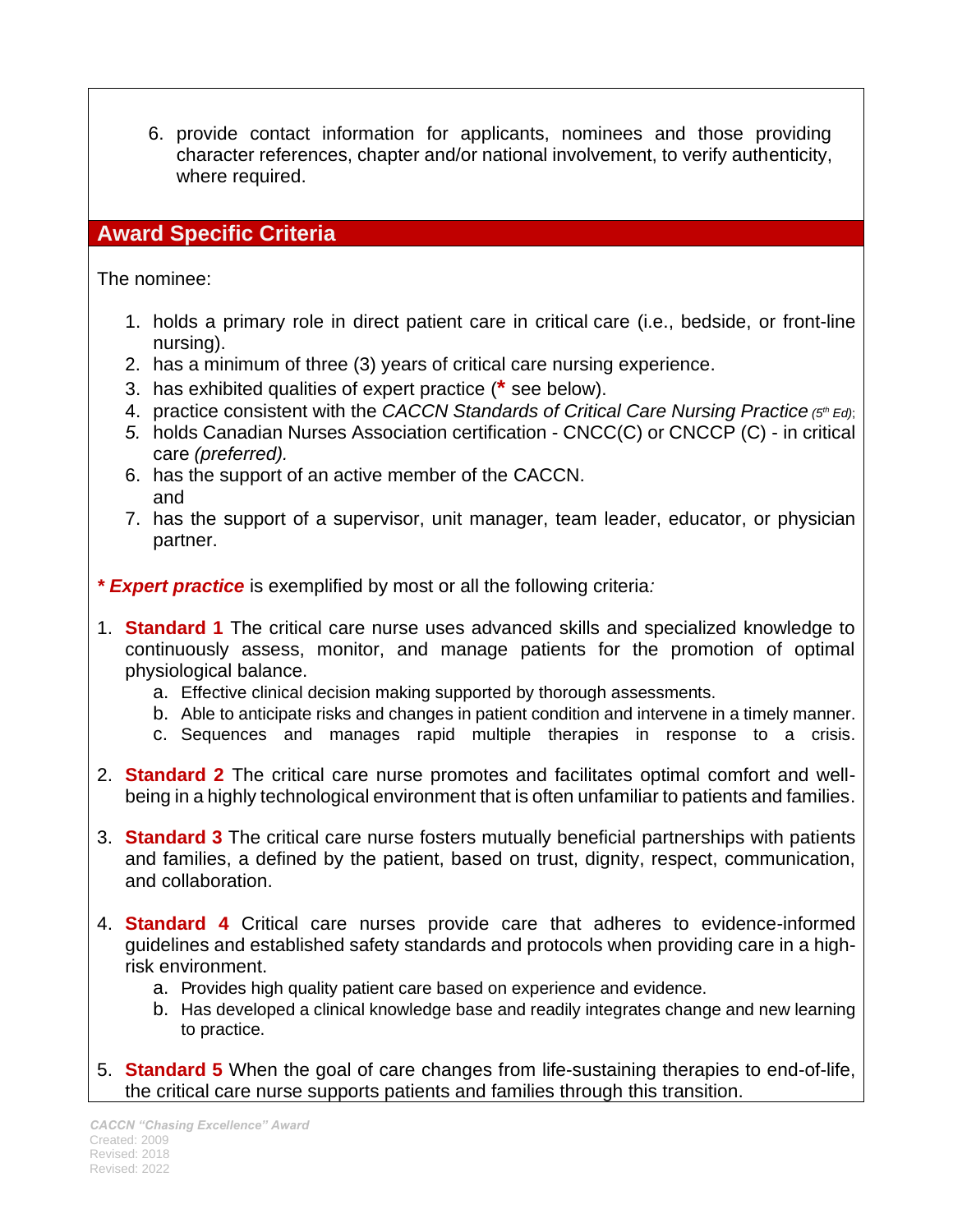a. Provides education, support and comfort to patients and their families to help them cope with the trajectory of illness and injury, to recovery, palliation, or death.

### **Award Specific Criteria (cont.)**

- 6. **Standard 6** The critical care nurse promotes collaborative practice in which the contribution of the patient, family and each interprofessional team member is solicited, acknowledged, and valued.
	- a. Integrates and coordinates daily patient care with other team members.
	- b. Advocates, and develops a plan of care that consistently considers the patient and family and ensures they receive the best care possible.
	- c. Role models collaborative team skills within the inter‐professional health care team.
- 7. **Standard 7** The critical care nurse provides leadership by fostering a culture conducive to collaboration, quality improvement, safety, professional growth, well-being, and responsible resource utilization.
	- a. Participates in quality improvement and risk management to ensure a safe patient care environment.
	- b. Acts as a change agent to improve the quality of patient care when required.
	- c. Assumes a leadership role as dictated by the dynamically changing needs of the unit.
	- d. Is a role model to new staff and students.
	- e. Shares clinical wisdom as a preceptor to new staff and students.
	- f. Regularly participates in continuing education and professional development.

### **Award Submission Process**

- 1. Two letters of support for the nominee must be provided:
	- a. One letter of support must be written by an active CACCN member, in good standing;
	- b. One letter of support must be written by a supervisor, unit manager, team leader, clinical educator, or physician partner.
- 2. The nomination letters must **each describe a minimum of three** examples showing:
	- a. how the nominee has met the award criteria.
	- b. outlining the nominee's clinical excellence and expertise.
	- c. The nomination letters may contain some of the same examples, however, cannot be identical in submission.
- 3. Online submission at www.caccn.ca.
- 4. Incomplete nomination packages and packages received after the deadline will not be considered.